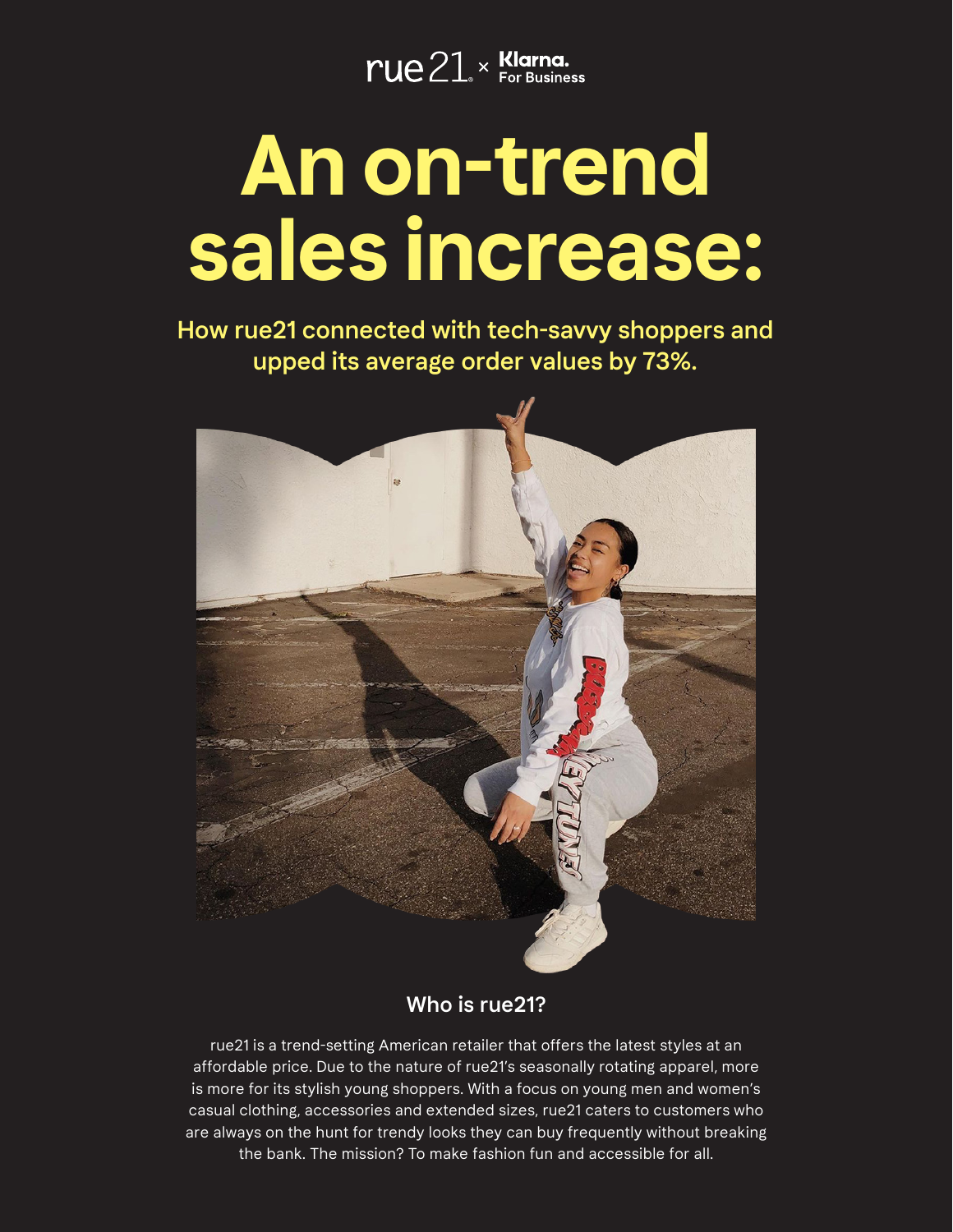## The Challenge

Even before the pandemic, the typical mall experience had been fading into the background. rue21 was looking for a way to keep up with a new generation of fashion lovers who do the majority of their shopping in the fast-paced digital world. These unique customers, aged 18-25, use credit cards far less than their predecessors and have little patience for long, clunky, or antiquated checkout experiences, whether they are shopping online or in-store.

Furthermore, with so many small-ticket items available online, lifting the average order volume was an ongoing challenge for rue21.

Robert Brous, rue21's VP of Ecommerce & Digital said, "We were actively seeking ways to put more purchasing power into our customers' hands by offering quick and easy alternative payment methods that are available everywhere they shop, without slowing down."

#### **CHALLENGE KEY POINTS**

- **1.** Connect with younger shoppers who don't use credit cards and expect a super simple checkout.
- **2.**Lift average order volume.
- **3.**To be accessible both online and in store.

"We were actively seeking ways to put more purchasing power into our customers' hands by offering quick and easy alternative payment methods that are available everywhere they shop, without slowing down."

rue21 + Klarna meet younger shoppers on their terms.

So how do you make it possible for mobile Gen Z and Millennial shoppers to buy what they love with more confidence? It all comes down to the experience. Since Klarna lets customers check out with the fewest clicks available among today's top pay-later providers, Klarna Pay in 4 was a natural choice.

Additionally, Klarna's unique combination of stylish and intuitive UX, broad omnichannel capabilities, and a rapidly expanding user base was perfectly aligned with rue21's existing demographic and lofty growth goals. "An easy and intuitive integration meant the new rue21 checkout online and in-store, could be up and running without any technical headaches to slow our momentum." says Brous.

Overall, Klarna's shopping experience reduces friction and increases conversion among customers who care about the details. Providing these discerning shoppers with an effortless way to pay over time meant that they were empowered to shop more and do it more often. Plus, with no interest, Klarna gave rue21's shoppers a flexible payment option without the need of a credit card.

### Effortless integration got the ball rolling right away.

Easy integration with its existing payment platform, Cybersource, a Visa Solution, reduced complexity and helped rue21 launch Klarna's pay-later options right away. The consolidated payout stream between Cybersource and Klarna simplified financial reporting, making for a clean, effortless transition to the Klarna Pay-in-4 product which quickly became one of the most popular payment options used by rue21's customers. Accepting Klarna in their physical stores was even easier as it required no integration at all.

— ROBERT BROUS, RUE21'S VP OF ECOMMERCE & DIGITAL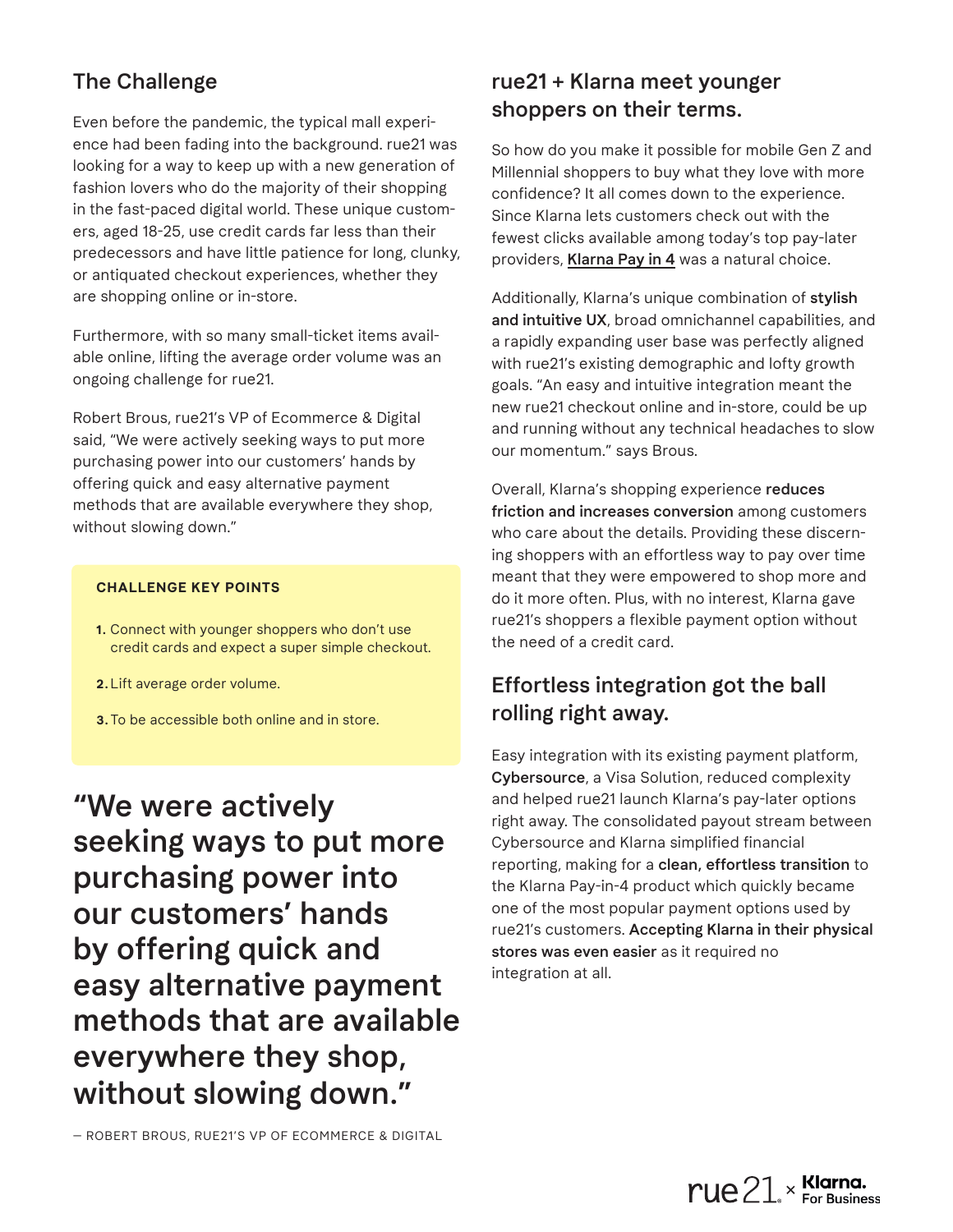#### In rue21's Words...

# **We saw a big lift in sales and " AOV once we introduced Klarna as an option at checkout..."**

"...Our younger audience, in particular, is really responding to it, which has helped us with both customer satisfaction and retention. We're looking forward to growing our audience together with Klarna as a partner."

– LAUREN PEARSON, RUE21'S SR. MANAGER OF CRM AND LOYALTY

rue21's Klarna users have the highest sales per customer:



higher AOV of rue21 shoppers using Klarna



E-commerce sales represented by Klarna 6%

higher purchasing frequency

2x

Klarna's usage in stores compared to usual trends with Klarna's in-store messaging